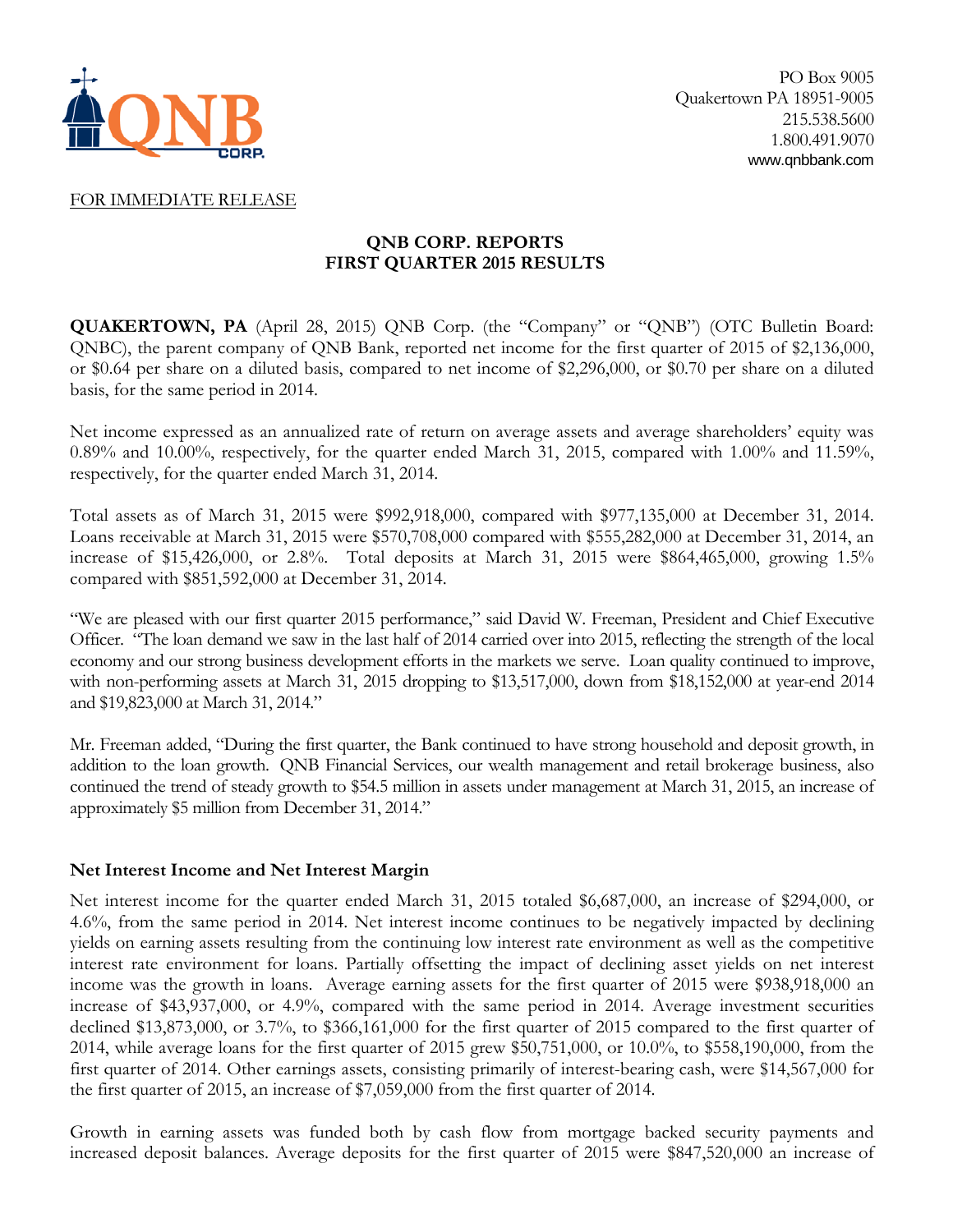#### Page 2 of 6

\$40,590,000, or 5.0%, from the same quarter in 2014. Average non-interest bearing and interest-bearing demand deposits grew \$14,528,000, or 20.1%, to \$86,811,000 and \$14,855,000, or 13.0%, to \$129,393,000, respectively, in the first quarter 2015, compared to the same period in 2014. These low-cost deposits also provide opportunity for fee income.

Average interest-bearing municipal demand accounts increased \$412,000 to \$117,107,000 for the first quarter of 2015 compared to the same period in 2014. Money market and savings balances grew 5.2% and 2.9% to \$59,659,000 and \$214,129,000, respectively, for the first quarter of 2015, compared to the same period in 2014. Average time deposits grew \$1,787,000, or 0.7%, to \$240,421,000 in first quarter 2015, compared to first quarter 2014.

The net interest margin for the first quarter of 2015 was 3.08% compared to 3.12% for the first quarter of 2014 and 2.96% for the linked fourth quarter of 2014. The prolonged low interest rate environment and competitive rate environment for loans has continued to exert pressure on asset yields as longer term assets reprice to lower interest rate levels while funding costs are near their implied floors. The growth in earning assets was funded in part by low-cost deposit growth.

The yield on earning assets declined seven basis points from 3.63% for the first quarter of 2014 to 3.56% for the first quarter of 2015. When comparing the change in the yield on earning assets between the two quarters, loans and investment securities yields declined from 4.53% and 2.45%, respectively, for the first quarter of 2014 to 4.39% and 2.35%, respectively, for the first quarter of 2015, a decline of 14 basis points and ten basis points, respectively. The cost of interest-bearing liabilities declined by two basis points from 0.59% for the first quarter of 2014 to 0.57% for the first quarter of 2015. The interest rate paid on interest-bearing deposits remained steady at 0.58% for the first quarter of 2014 and 2015.

# **Asset Quality, Provision for Loan Loss and Allowance for Loan Loss**

QNB closely monitors the quality of its loan portfolio and considers many factors when performing a quarterly analysis of the appropriateness of the allowance for loan losses and calculating the required provision for loan losses. This analysis considers a number of relevant factors including: specific impairment reserves, historical loan loss experience, general economic conditions, levels of and trends in delinquent and non-performing loans, levels of classified loans, trends in the growth rate of loans and concentrations of credit.

Based on this analysis, QNB recorded no provision for loan losses for the first quarters of 2015 and 2014. Net loan charge-offs were \$23,000 for the first quarter of 2015, or 0.02% annualized of total average loans, compared with \$106,000 for the first quarter of 2014, or 0.08% annualized of total average loans and \$765,000, or 0.56% annualized of total average loans, for the fourth quarter of 2014.

QNB's allowance for loan losses of \$7,978,000 represents 1.40% of total loans at March 31, 2015 compared to an allowance for loan losses of \$8,001,000, or 1.44% of total loans at December 31, 2014 and \$8,819,000, or 1.69% of total loans at March 31, 2014.

Asset quality has continued to improve over the past year with non-performing assets totaling \$13,517,000 at March 31, 2015 compared with \$18,152,000 at December 31, 2014, and \$19,823,000 at March 31, 2014. Included in this classification are non-performing loans, other real estate owned (OREO) and repossessed assets, and non-accrual pooled trust preferred securities. Total non-performing loans, which represent loans on non-accrual status, loans past due 90 days or more and still accruing interest, and troubled debt restructured loans were \$10,279,000, or 1.80% of loans receivable, at March 31, 2015 compared with \$12,667,000, or 2.28% of loans receivable, at December 31, 2014, and \$14,760,000, or 2.83% of loans receivable, at March 31, 2014. Loans on non-accrual status were \$7,847,000 at March 31, 2015 compared with \$10,770,000 at December 31, 2014, and \$12,824,000 at March 31, 2014. The reduction in non-accrual loans is the result of a \$2.6 million sale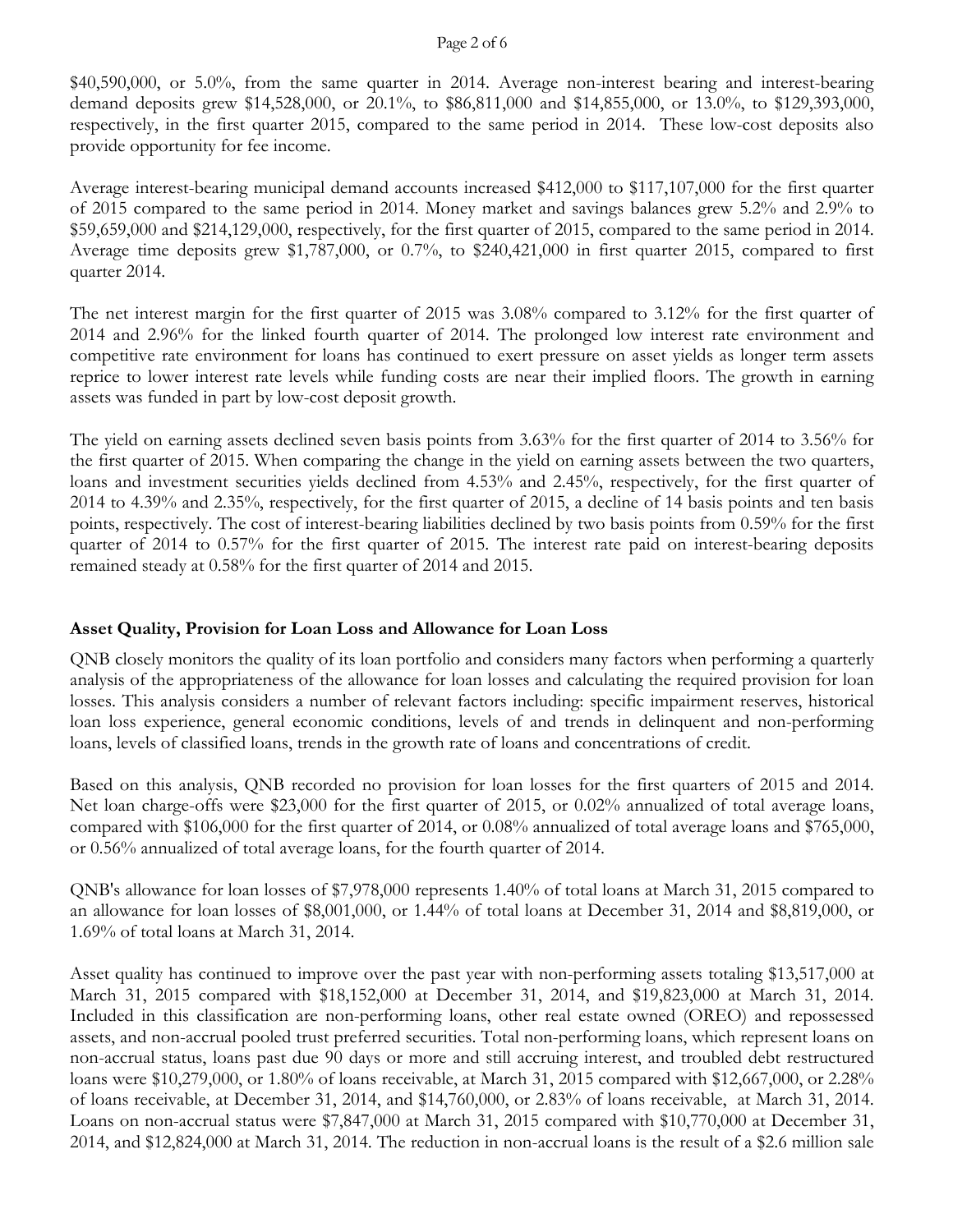#### Page 3 of 6

of collateral for a previously identified non-accrual relationship and the reclassification of a non-accrual relationship back to accrual status during the first quarter of 2015. In cases where there is a collateral shortfall on non-accrual collateral-dependent loans, specific impairment reserves have been established based on updated collateral values even if the borrower continues to pay in accordance with the terms of the agreement. Of the total amount of non-accrual loans at March 31, 2015, \$5,078,000, or 64.7% of the loans classified as non-accrual, were current or past due less than 30 days as of the end of the quarter. In addition to the continuing trend of reduced total non-performing loans, loans classified as substandard or doubtful, which include non-performing loans, continue to improve. At March 31, 2015 non-homogeneous substandard or doubtful loans totaled \$28,815,000, a reduction of \$5,539,000 and \$8,470,000, or 16.1% and 22.7%, from the \$34,354,000 and \$37,285,000 reported as of December 31, 2014 and March 31, 2014, respectively.

QNB had other real estate owned and other repossessed assets of \$664,000 as of March 31, 2015 compared with \$3,046,000 at December 31, 2014 and \$2,825,000 at March 31, 2014. Included in other real estate owned at December 31, 2014 and March 31, 2014 was one property with a fair value of \$2,325,000 which was sold in January 2015. QNB recorded a valuation allowance of \$89,000 for an existing OREO residential single-family property during the first quarter of 2015. There were no new OREO properties acquired during the first quarter of 2015. Non-accrual pooled trust preferred securities are carried at fair value, which was \$2,574,000 at March 31, 2015, compared with \$2,439,000 at December 31, 2014 and \$2,238,000 at March 31, 2014, respectively. The increase in the value of non-accrual pooled trust preferred securities reflects an improvement in the fair value of these securities and not the purchase of additional securities.

#### **Non-Interest Income**

Total non-interest income was \$1,677,000 for the first quarter of 2015, a decrease of \$135,000, or 7.5%, compared with the same period in 2014. Decreases in net gains on investment securities and trading activity, which declined from \$622,000 and \$22,000, respectively, in the first quarter of 2014, to \$503,000 and \$15,000, respectively, in the same period in 2015, contributed \$126,000 of the decrease in non-interest income. The "other" category of non-interest income declined \$89,000 from \$248,000 for first quarter 2014 to \$159,000 for first quarter 2015, due primarily to the valuation allowance established for a residential OREO property previously discussed.

QNB originates residential mortgage loans for sale in the secondary market. Net gains on sale of loans increased from \$7,000 during the first quarter of 2014 to \$63,000 during the first quarter 2015 due to increased residential mortgage activity resulting from declining interest rates. Fees for services to customers, primarily service charges on deposit accounts, and ATM and debit card income increased \$3,000 and \$14,000, respectively, to \$402,000 and \$362,000, respectively, when comparing first quarter 2015 with the same period in 2014. Retail brokerage and advisory income increased \$7,000, or 4.2%, to \$173,000 during the first quarter 2015, compared to the same period in 2014.

### **Non-Interest Expense**

Total non-interest expense was \$5,527,000 for the first quarter of 2015, an increase of \$315,000, or 6.0%, compared to \$5,212,000 for the first quarter of 2014. Salaries and benefits expense increased \$201,000, or 7.2%, when comparing the two quarters. Salary expense increased by \$175,000, or 8.2%, with higher salary expense of \$121,000 comprising 5.7% of the increase and accrued incentive in 2015 comprising the remaining 2.5% of the increase. Other non-interest expense increased \$85,000, or 5.4%, when comparing first quarter 2015 with first quarter 2014. Contributors to this increase include: an increased accrual for state taxes of \$23,000, or 15.2%, and a \$66,000 increase in OREO costs, when comparing first quarter 2015 to first quarter 2014.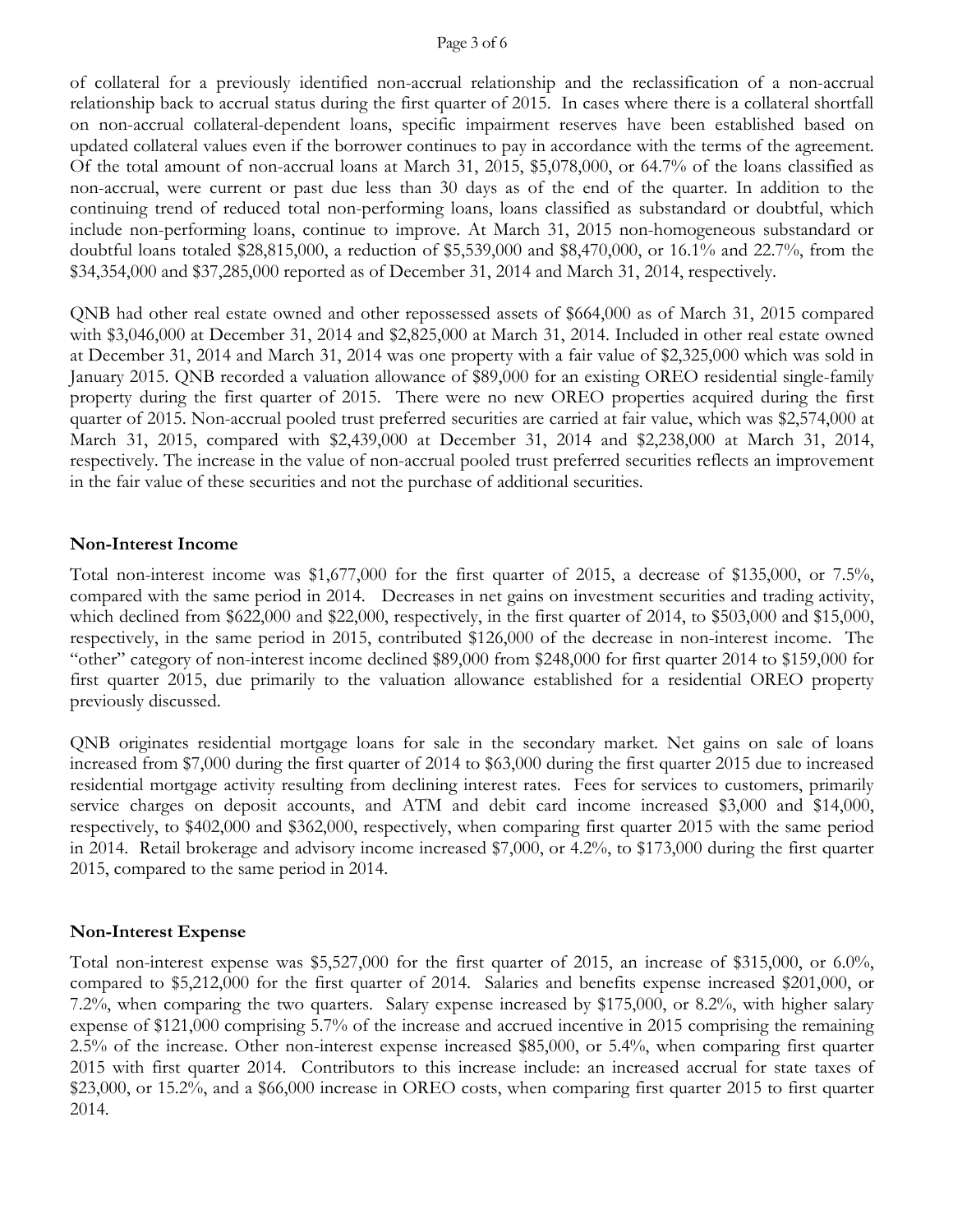## **About the Company**

QNB Corp. is the holding company for QNB Bank, which is headquartered in Quakertown, Pennsylvania. QNB Bank currently operates eleven branches in Bucks, Montgomery and Lehigh Counties and offers commercial and retail banking services in the communities it serves. In addition, the Company provides securities and advisory services under the name of QNB Financial Services through Investment Professionals, Inc., a registered Broker/Dealer and Registered Investment Advisor, and title insurance as a member of Laurel Abstract Company LLC. More information about QNB Corp. and QNB Bank is available at www.qnbbank.com.

## **Forward Looking Statement**

This press release may contain forward-looking statements as defined in the Private Securities Litigation Act of 1995. Actual results and trends could differ materially from those set forth in such statements due to various factors. Such factors include the possibility that increased demand or prices for the Company's financial services and products may not occur, changing economic and competitive conditions, technological developments, and other risks and uncertainties, including those detailed in the Company's filings with the Securities and Exchange Commission, including "Item lA. Risk Factors," set forth in the Company's Annual Report on Form 10-K for the fiscal year ended December 31, 2014. You should not place undue reliance on any forward-looking statements. These statements speak only as of the date of this press release, even if subsequently made available by the Company on its website or otherwise. The Company undertakes no obligation to update or revise these statements to reflect events or circumstances occurring after the date of this press release.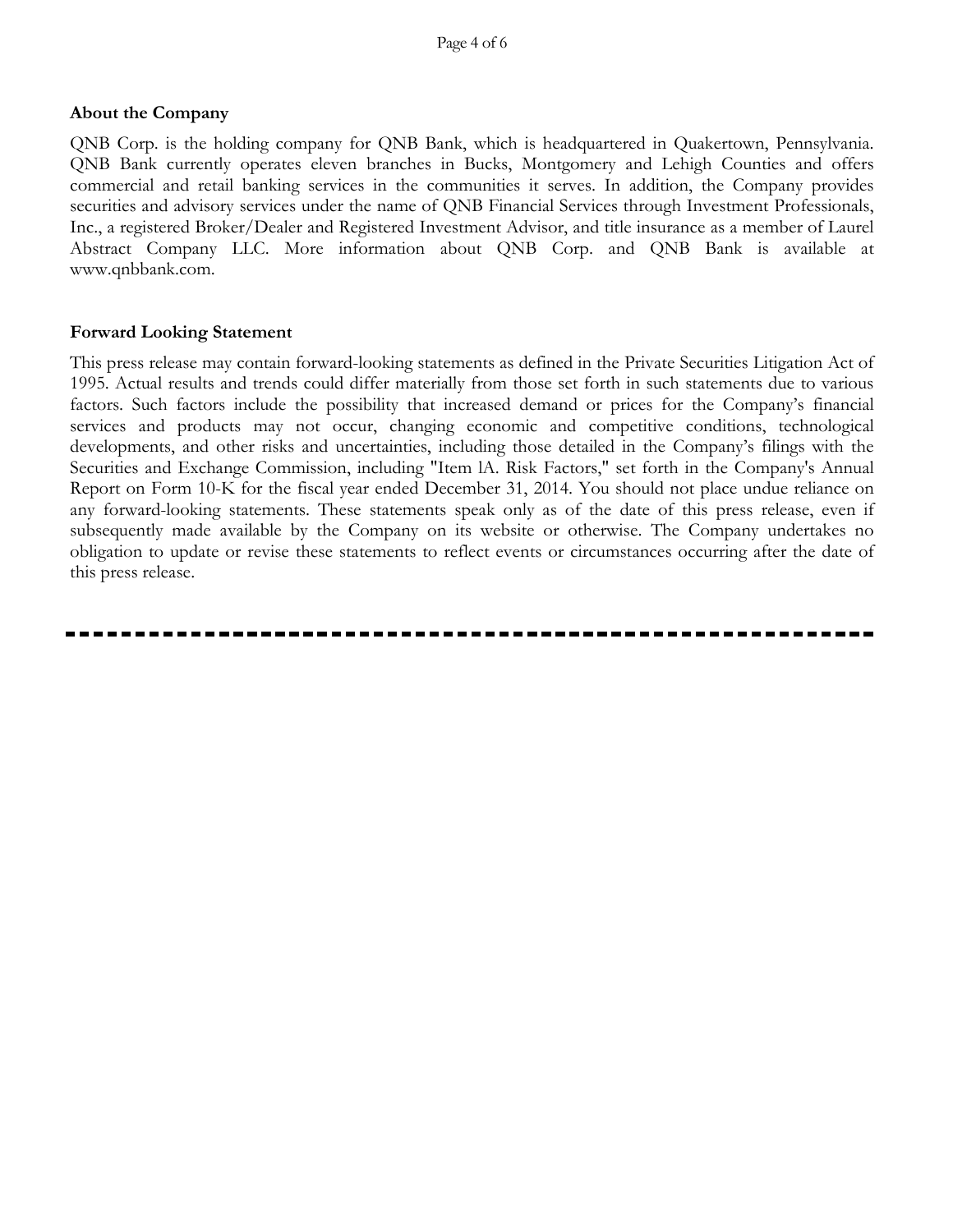| Page 5 of 6 |  |
|-------------|--|
|-------------|--|

|                                                           | QNB Corp.    |              |              |              |              |
|-----------------------------------------------------------|--------------|--------------|--------------|--------------|--------------|
| Consolidated Selected Financial Data (unaudited)          |              |              |              |              |              |
|                                                           |              |              |              |              |              |
| (Dollars in thousands)                                    |              |              |              |              |              |
|                                                           |              |              |              |              |              |
| <b>Balance Sheet (Period End)</b>                         | 3/31/15      | 12/31/14     | 9/30/14      | 6/30/14      | 3/31/14      |
| Assets                                                    | \$992,918    | \$977,135    | \$994,885    | \$915,875    | \$934,092    |
| Investment securities                                     |              |              |              |              |              |
| Trading                                                   | 4,183        | 4,207        | 4,122        | 4,531        | 4,485        |
| Available-for-sale                                        | 350,810      | 375,219      | 362,468      | 344,277      | 359,452      |
| Held-to-maturity                                          | 146          | 146          | 146          | 146          | 146          |
| Loans held-for-sale                                       | 884          | 380          | 130          | 239          |              |
| Loans receivable                                          | 570,708      | 555,282      | 536,682      | 521,979      | 521,856      |
| Allowance for loan losses                                 | (7,978)      | (8,001)      | (8,366)      | (8,900)      | (8, 819)     |
| Net loans                                                 | 562,730      | 547,281      | 528,316      | 513,079      | 513,037      |
| Deposits                                                  | 864,465      | 851,592      | 880,296      | 796,656      | 814,234      |
| Demand, non-interest bearing                              | 100,493      | 86,920       | 82,983       | 83,278       | 80,029       |
| Interest-bearing demand, money market and savings         | 526,427      | 521,425      | 550,962      | 471,486      | 495,134      |
| Time                                                      | 237,545      | 243,247      | 246,351      | 241,892      | 239,071      |
| Short-term borrowings                                     | 35,868       | 35,189       | 28,648       | 34,100       | 32,935       |
| Long-term debt                                            |              |              |              |              | 5,000        |
| Shareholders' equity                                      | 89,159       | 86,354       | 83,328       | 82,631       | 79,010       |
|                                                           |              |              |              |              |              |
| <b>Asset Quality Data (Period End)</b>                    |              |              |              |              |              |
| Non-accrual loans                                         | \$<br>7,847  | \$<br>10,770 | 10,559<br>\$ | 12,573<br>\$ | 12,824<br>\$ |
| Loans past due 90 days or more and still accruing         |              |              |              | 84           |              |
| Restructured loans                                        | 2,432        | 1,897        | 1,895        | 1,916        | 1,936        |
| Non-performing loans                                      | 10,279       | 12,667       | 12,454       | 14,573       | 14,760       |
| Other real estate owned and repossessed assets            | 664          | 3,046        | 3,046        | 2,833        | 2,825        |
| Non-accrual pooled trust preferred securities             | 2,574        | 2,439        | 2,462        | 2,393        | 2,238        |
| Non-performing assets                                     | \$<br>13,517 | \$<br>18,152 | \$<br>17,962 | 19,799<br>\$ | \$<br>19,823 |
|                                                           |              |              |              |              |              |
| Allowance for loan losses                                 | \$7,978      | 8,001<br>\$  | \$8,366      | \$8,900      | \$<br>8,819  |
| Non-performing loans / Loans excluding held-for-sale      | 1.80%        | 2.28%        | 2.32%        | 2.79%        | 2.83%        |
| Non-performing assets / Assets                            | 1.36%        | 1.86%        | 1.81%        | 2.16%        | 2.12%        |
| Allowance for loan losses / Loans excluding held-for-sale | 1.40%        | 1.44%        | 1.56%        | 1.71%        | 1.69%        |